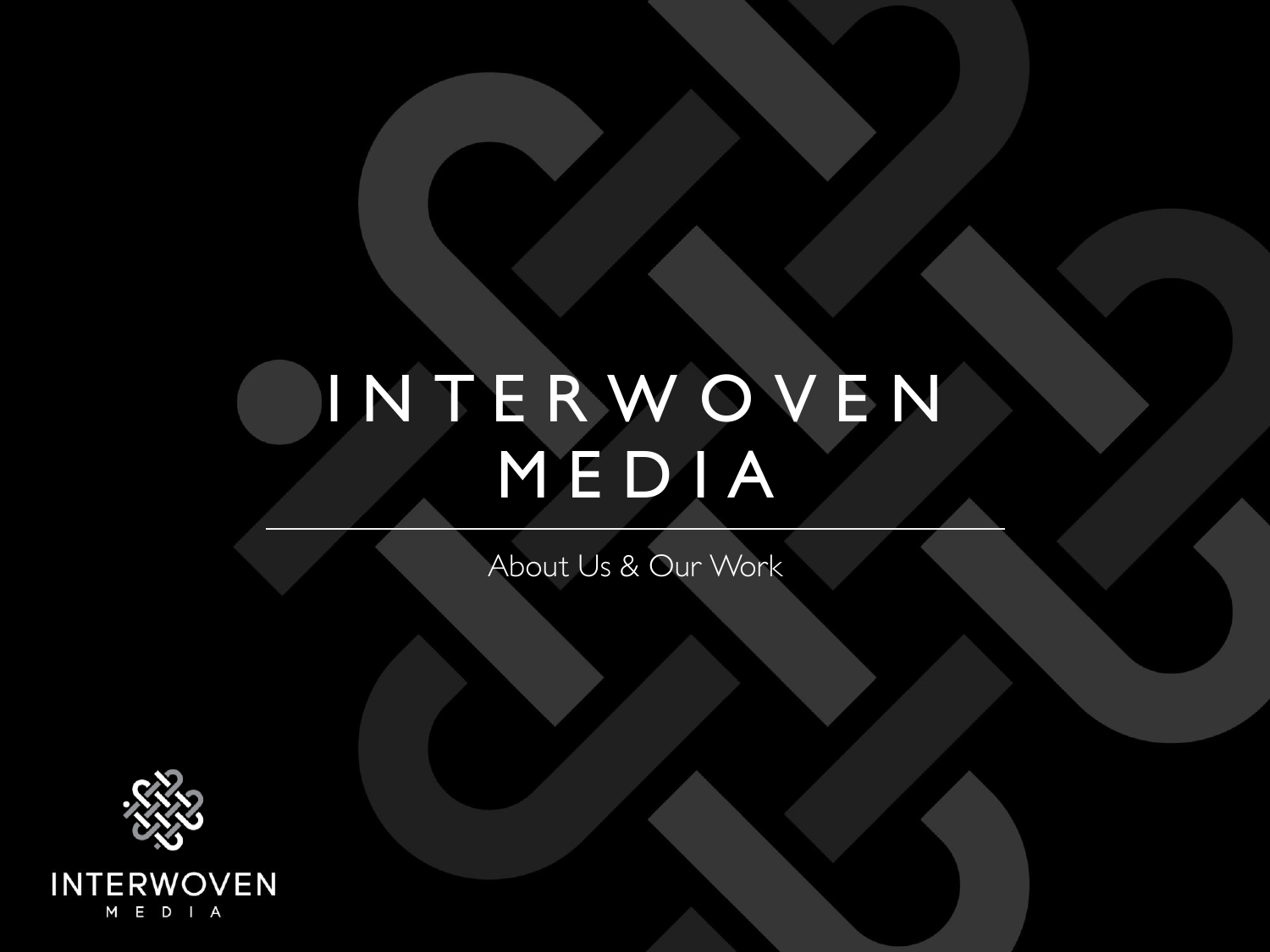## **About Interwoven Media**



#### **The Interwoven Approach and Perspective**



Interwoven is a boutique video production and strategy firm dedicated to producing high-quality, short-form, branded video content. We partner with brands, businesses and organizations to develop purposeful video content that is aligned with their mission and helps their products / services / message get into the hands of more engaged clients / consumers / fans.



We offer in-house physical production services (from pre-production to final cut), and strategic content advisory, to a network of clients in the CPG, fashion, food, health & wellness and technology industries.



For us, we believe that in the digital age - consumers are looking to align with those whose core values speak to them. In our opinion, video is a perfect medium to accomplish this goal, as it allows you to communicate authentically and transparently with viewers, and helps establish emotional bonds with your target audience



In 2022 consumers want to connect with the individuals and organizations they work with and purchase goods/services from. In our view – the best way to position your property for success in this modern landscape is be authentic. Our vision for each of our clients is to help establish this authentic presence through video and form meaningful, lasting relationships with their audiences.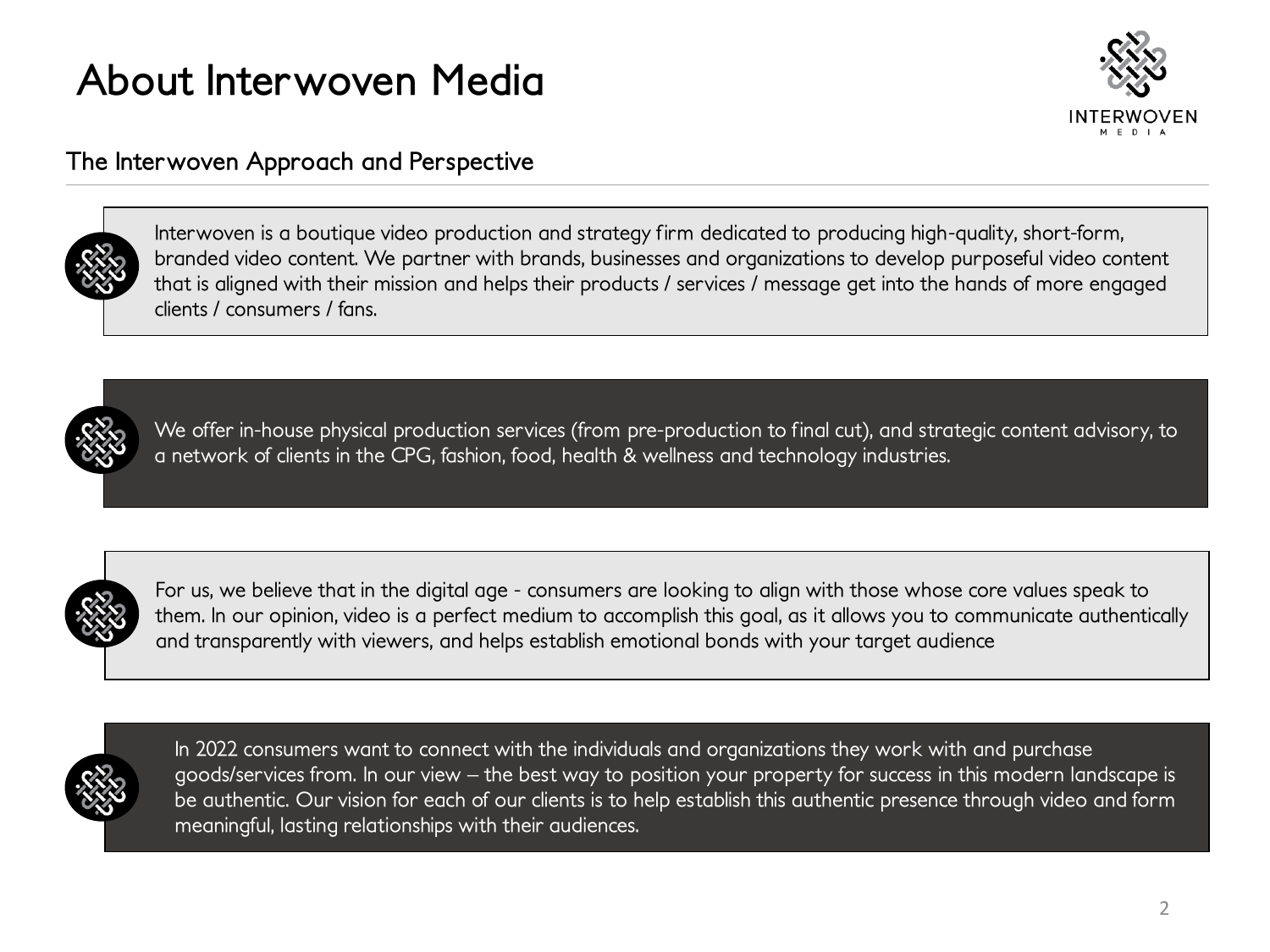#### **A Bespoke Process**



**The Interwoven Process is Tailor-Made to Each Individual Client's Needs**

Interwoven applies a bespoke response to each of its client engagements, approaching projects from a blank-slate perspective and crafting go-forward game plans that are unique to each need at-hand.



1 ) (2

**1) STRATEGY:**  We ideate your video concept, outline and schedule each step of the production process and collect relevant details to bring the process and vision to life.





#### 3) **PRODUCTION**:

We capture footage, manage cinematography and assist creative direction from start to finish, bringing your brand to life through video.





2) **PRE-PRODUCTION**:

We develop draft video storyboards / scripts for your approval while assembling the relevant inputs for each upcoming, active project.





4) **POST-PRODUCTION**: We edit your footage, handle color corrections and audio mixing, create graphics and generate subtitles in order to produce a Final Cut of your video.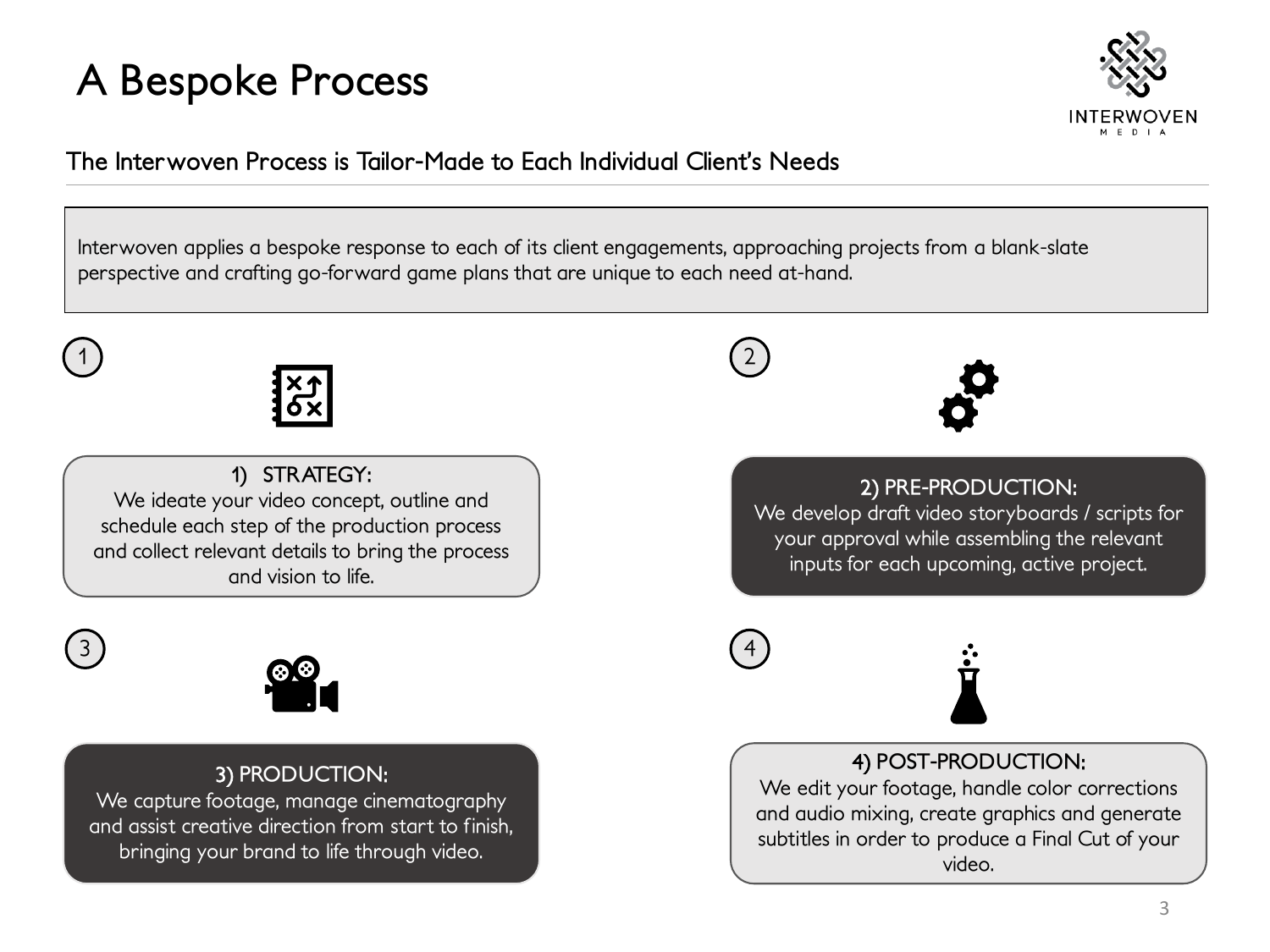## **Video as An Asset for Business Development**



#### **In the Modern Marketplace, Brands Must Form Emotional Bonds With Their Consumers …**

In today's digital marketplace, it has become increasingly important to establish authentic online identities. Chiefly, brands are turning to video communication as a medium for brand building and brand identity.

With video, brands are able to break down walls that may separate them from their consumers and invite consumers new and old "behind the curtain" to learn more about the brand / business. This honest and transparent type of communication helps develop a sense of trust between consumers and the brand.

This is key, as in 2022 – consumers want to relate to the businesses they support, and sharing your own personal story, closely held beliefs and core values will help your brand convert more potential leads into paying customers.

#### **… As Emotional Bonds Lead to Business Development Opportunities**

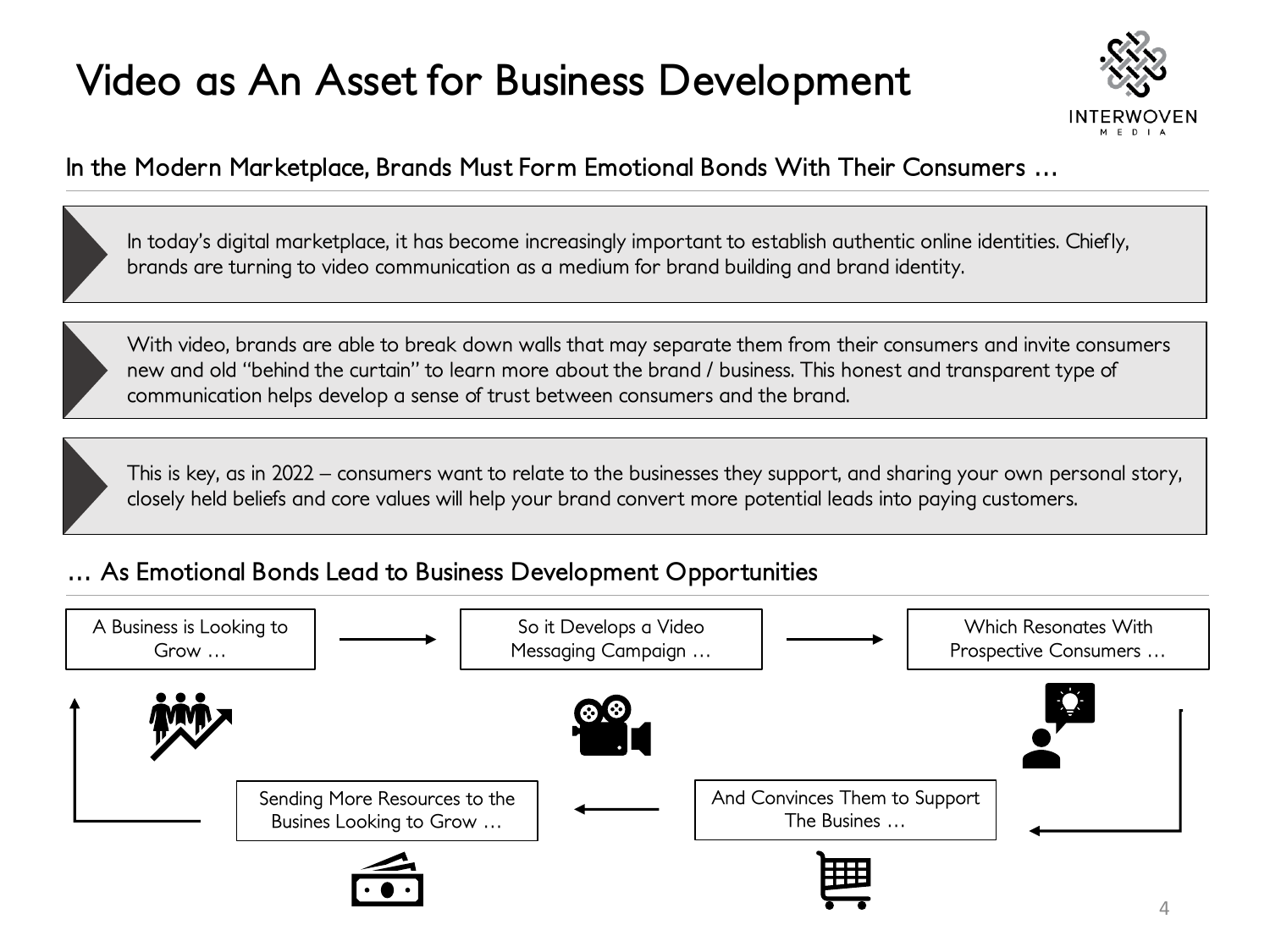### **Consumers Value Authentic Marketing**



**Consumers Want to Support Businesses and Ideas They Relate To; An Emotional Bond is Important**

Developing an authentic online presence through the use of compelling and transparent video is critical to increasing sales conversions and consumer retention in the current market landscape.



- Steve Huffman, CEO and Co-Founder of Reddit<sup>4</sup>

- Business Wire, Stackla Survey Reveals Disconnect Between the Content Consumers Want & What Marketers Deliver (2019).
- 2. Nielsen Consumer Trust Index (2018)
- 3. EyeViewDigital, Making Video Accountable (2019).
- The Wall Street Journal, Reddit Snaps Up Dubsmash to Expand in Fast-Growing Video App Market (2020).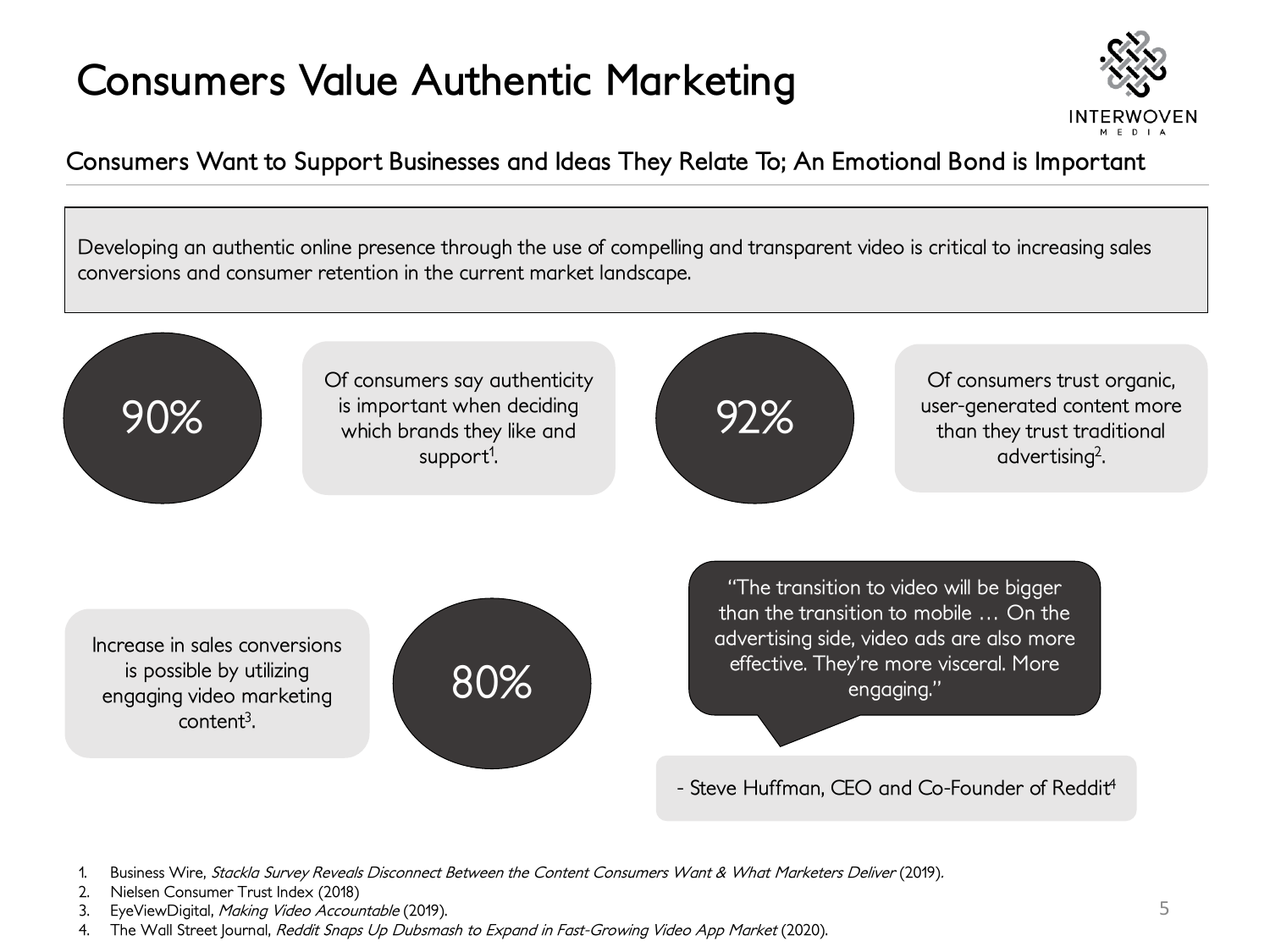#### **Our Creative Roster**



**A Curated Pool of Talented Emerging Filmmakers Within Branded Production**



Brannen Haderele *Director & Editor*



Brendan Bennett *Producer & Editor*



Elle Nava *Editor*



Elias Ginsberg *Cinematographer*



Jessica Romer *Producer & Writer*



Madeline Heyman *Director*



Michael Lappen *Director & Producer*



RJ Siu *Cinematographer*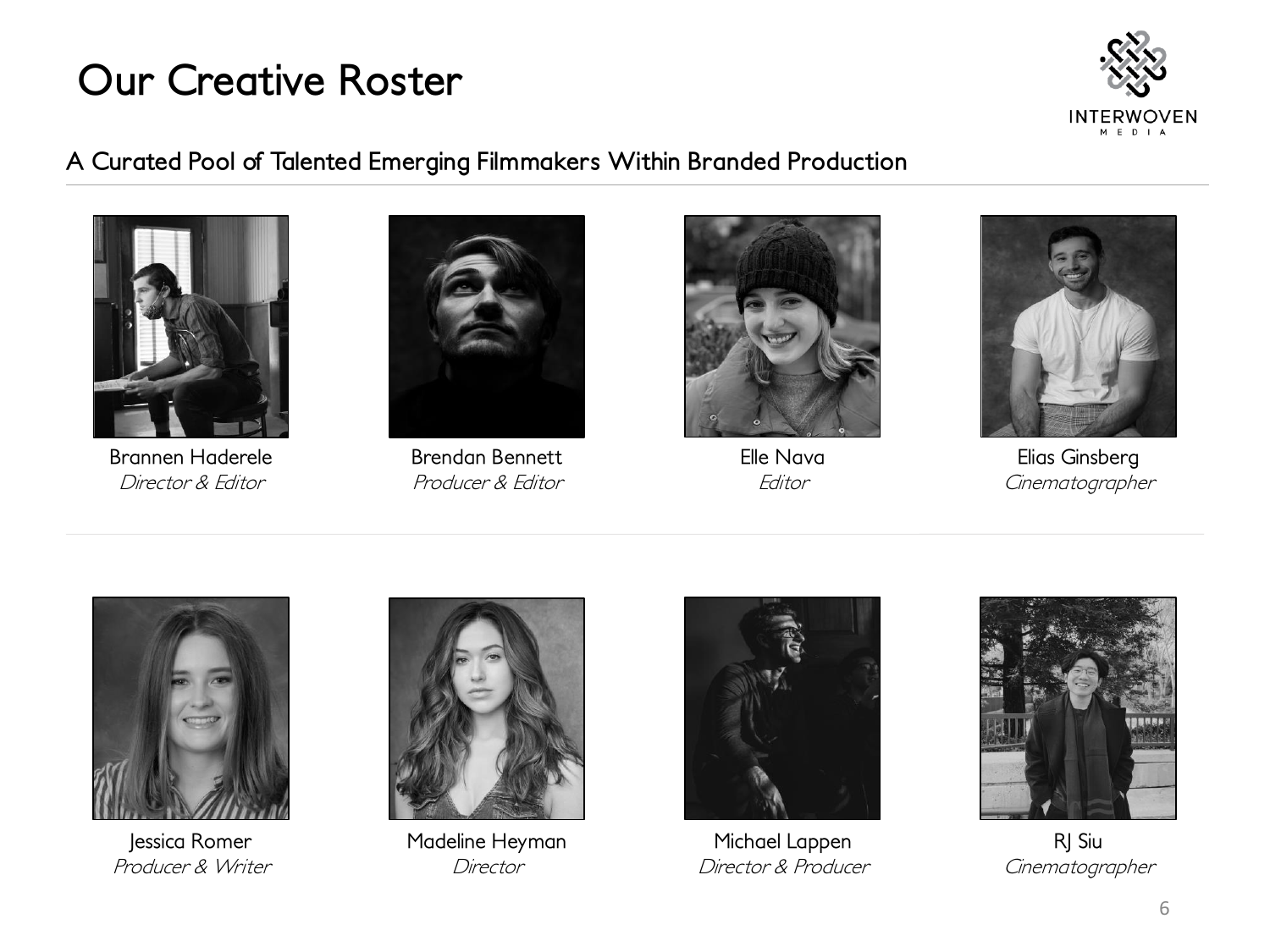### **Our Video Production Services**



**A Diverse Suite of Video Production Capabilities**

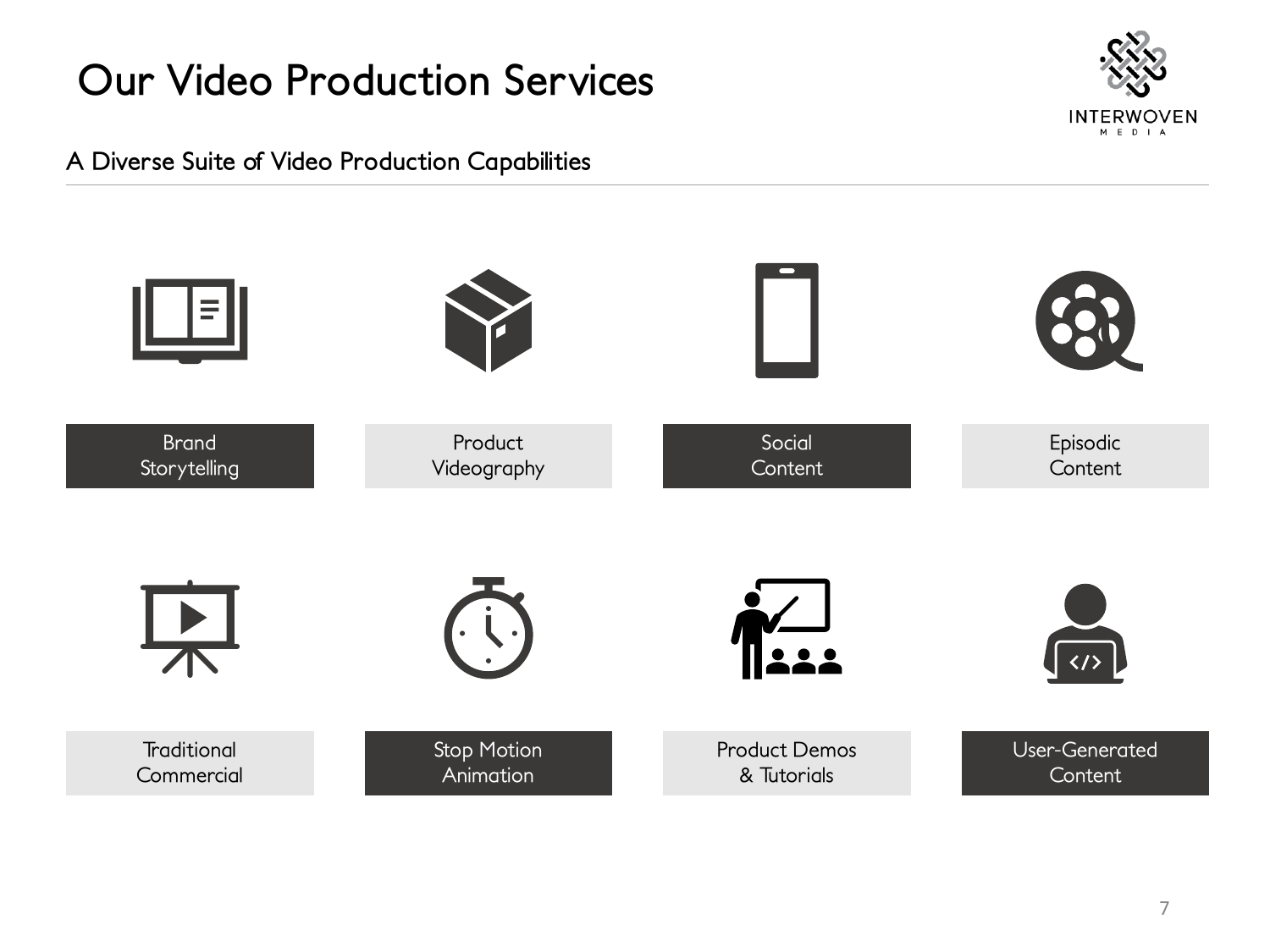

**Select Interwoven Produced Video (Click Title to Watch)** 



**CANDIE** 











Dream Pops | Brand Video Series [Click to Watch](https://www.dropbox.com/sh/8hs3n3nj8wqr8dt/AADIh5WTJTYeXo6zHI7W-8rNa?dl=0)

Outstanding Foods | IG Reels Package [Click to Watch](https://www.dropbox.com/sh/cxbx3uvu3bll22y/AADFRoHTjqpJOKW59qqcsTpOa?dl=0)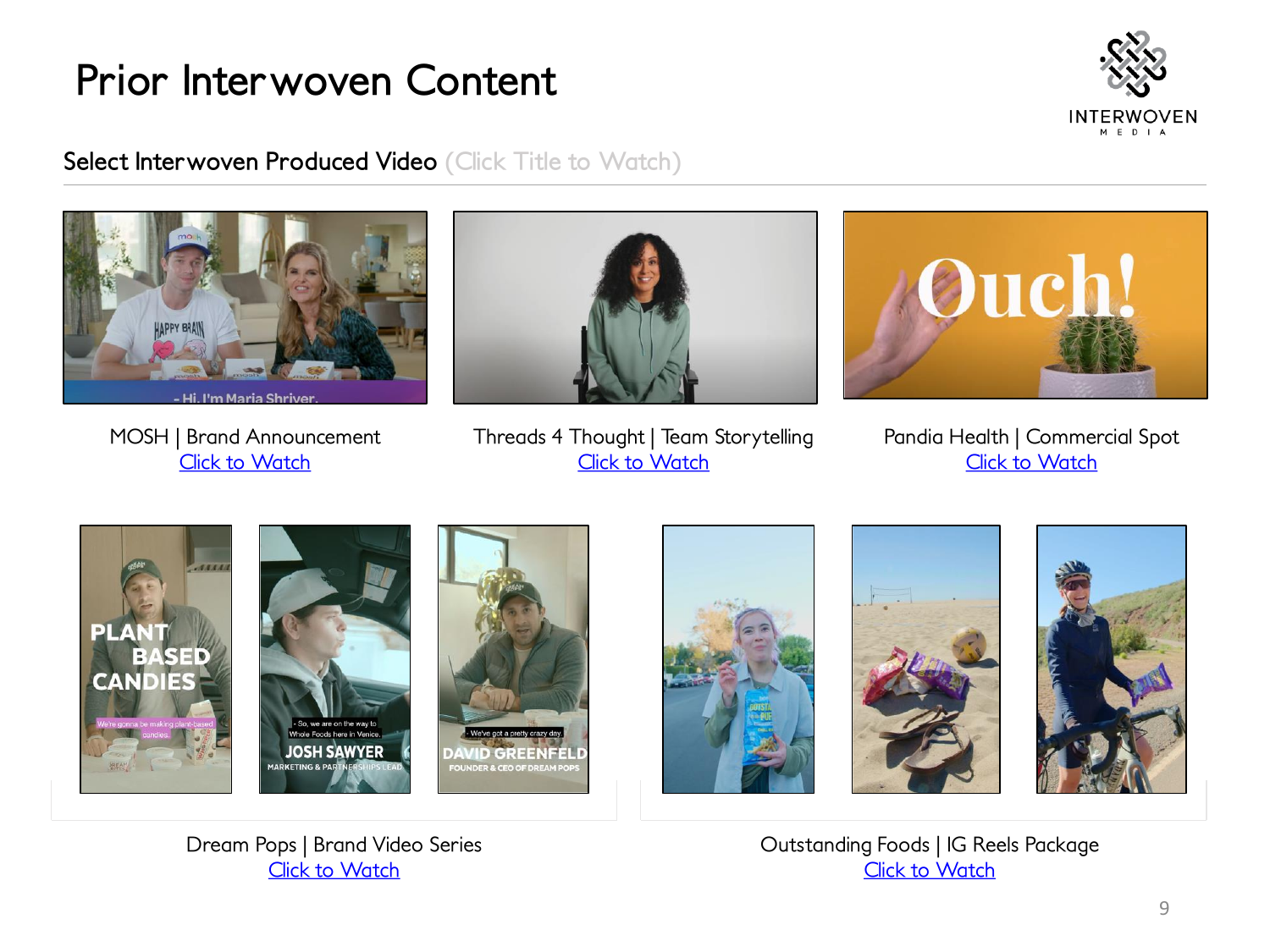

**Select Interwoven Produced Video (Click Title to Watch)** 



Angela Caglia Skincare | Founder Story **[Click to Watch](https://www.dropbox.com/s/mg7gtekylychmzu/ACS%20Brand%20Storytelling.mp4?dl=0)** 



Threads 4 Thought | Lifestyle Video **[Click to Watch](https://drive.google.com/file/d/1sM4coHGTVxh6fGnhPflJZnSI4b7s6Z4n/view?usp=sharing)** 



ARIZE | Product Demo Video **[Click to Watch](https://drive.google.com/file/d/1U5vO20Fb1uWLTVRbWFPGLeNSHg5ilChQ/view?usp=sharing)** 



Impasta | IG Reels Package [Click to Watch](https://www.dropbox.com/sh/vjech2nwn6v68hp/AAC6opAWn9lEJayMoJeivwp2a?dl=0)

SLADE Services | IG Reels Package [Click to Watch](https://www.dropbox.com/sh/n6nk9zs4wyplx3q/AABjyiye08O3Jwoxi4VuoTDAa?dl=0)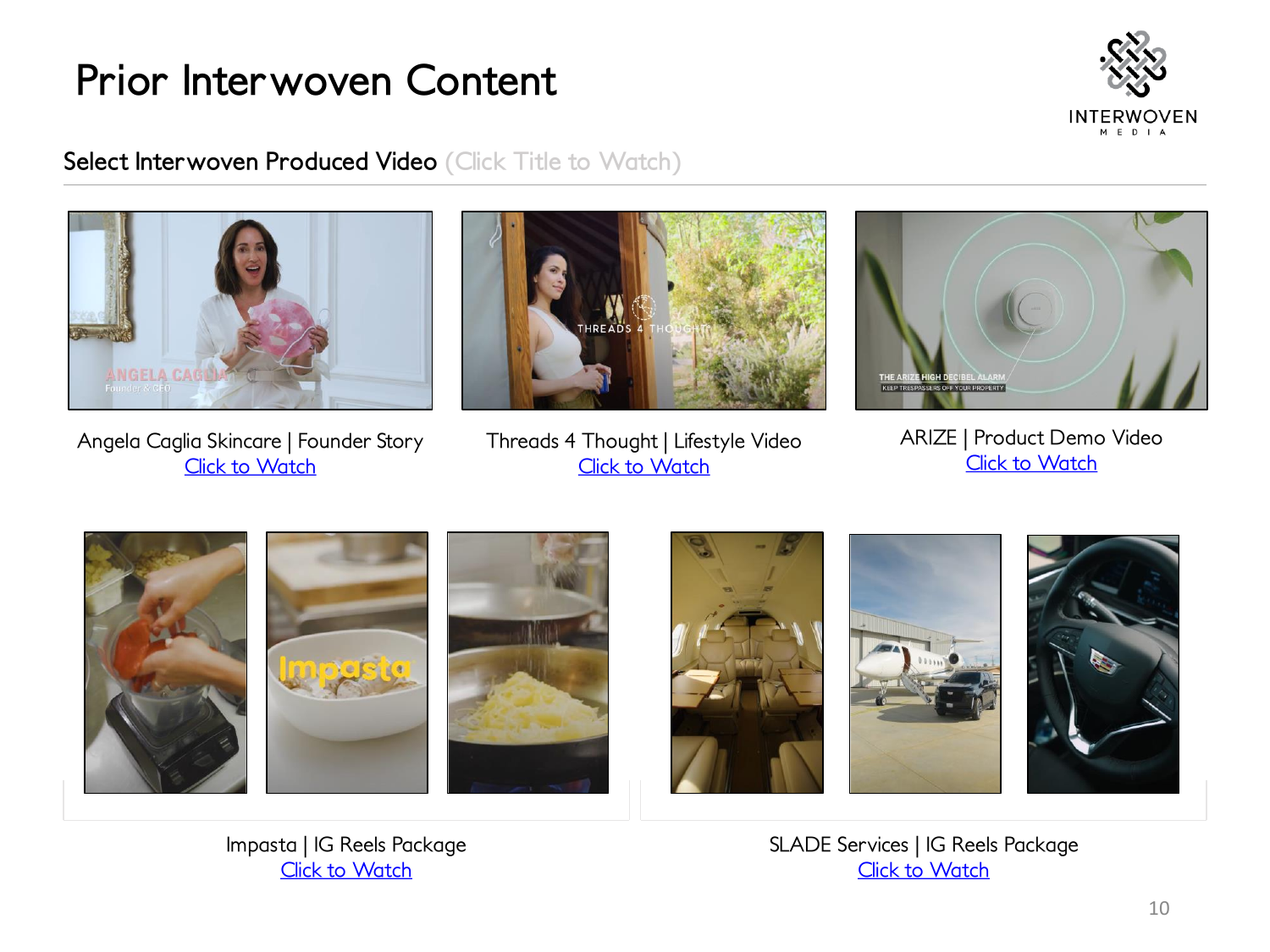

**Select Interwoven Produced Video (Click Title to Watch)** 



Organic Oren | Website Video\* [Click to Watch](https://drive.google.com/file/d/1MDYb-Rk_YXET9f8XQ85a1VH2-1co0wRt/view?usp=sharing)





BARCODE | Event Recap [Click to Watch](https://www.dropbox.com/s/evpzxhwqt6presv/Barcode CATCH LA %2809-15-21%29.mp4?dl=0)



Angela Caglia Skincare | Product Promo [Click to Watch](https://www.dropbox.com/s/79sjea1osa1flh8/Introducing%20Quartz%20LED%20Mask.mp4?dl=0)



BARCODE | Erewhon Retail Launch [Click to Watch](https://drive.google.com/file/d/1kT2euhRMJWO5NrK60YcesRrMYrxEBhw2/view?usp=sharing)

![](_page_9_Picture_12.jpeg)

Brandenburg Equine | Commercial Spot [Click to Watch](https://www.dropbox.com/s/jajvmix8upqnqrd/Commercial - Massage Gun.mov?dl=0)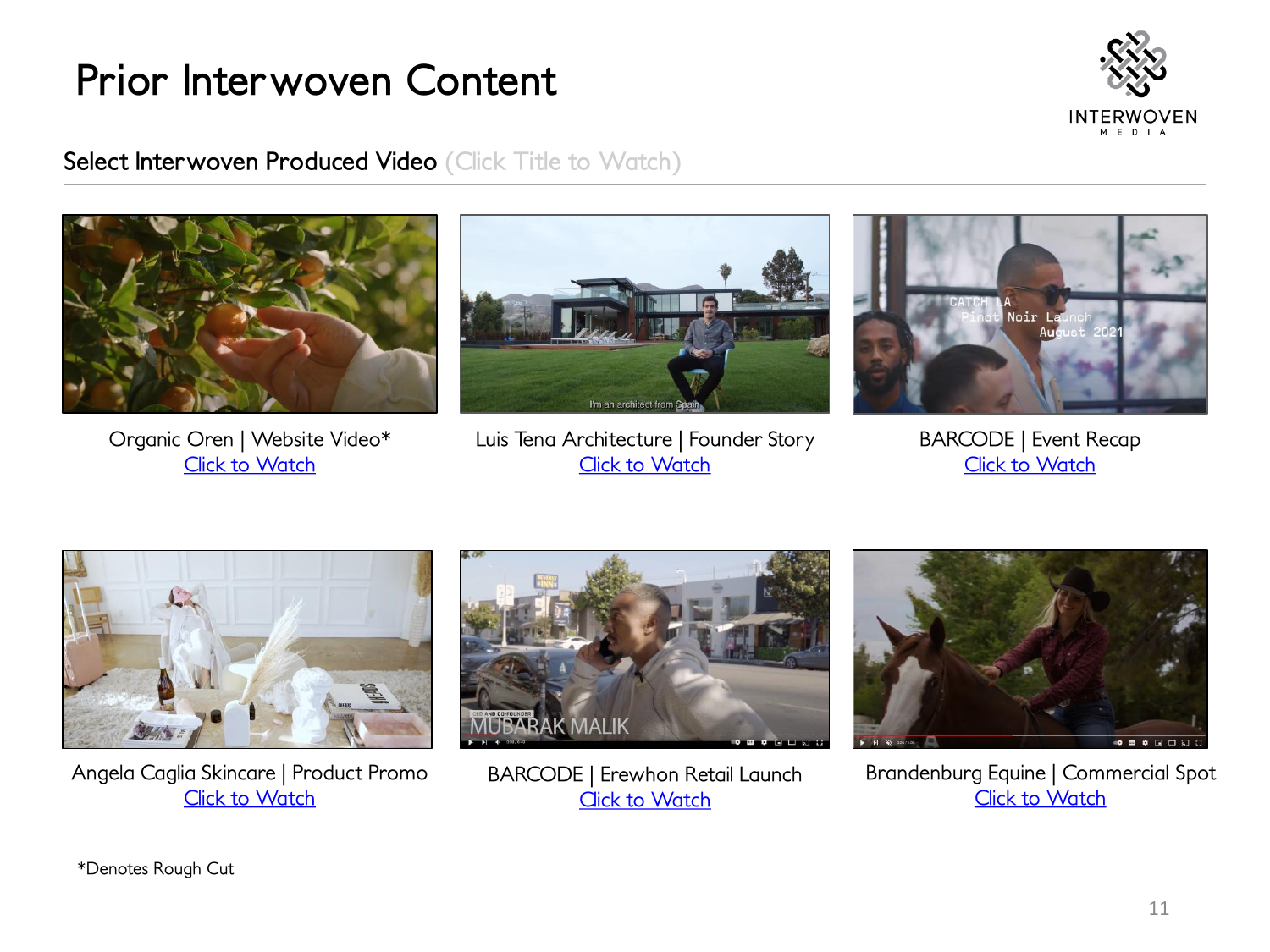![](_page_10_Picture_1.jpeg)

**Select Interwoven Produced Video (Click Title to Watch)** 

![](_page_10_Picture_3.jpeg)

Outstanding Foods | IG Ad Campaign **[Click to Watch](https://www.dropbox.com/sh/6d1wgkh4db9i3va/AAALtanp0R4VN2QcqfrqD8Eoa?dl=0)** 

![](_page_10_Picture_5.jpeg)

Question Dating | Commercial Spot [Click to Watch](https://www.dropbox.com/s/j0ppxldd7ri90ln/Couch Video %28Final%29.mov?dl=0)